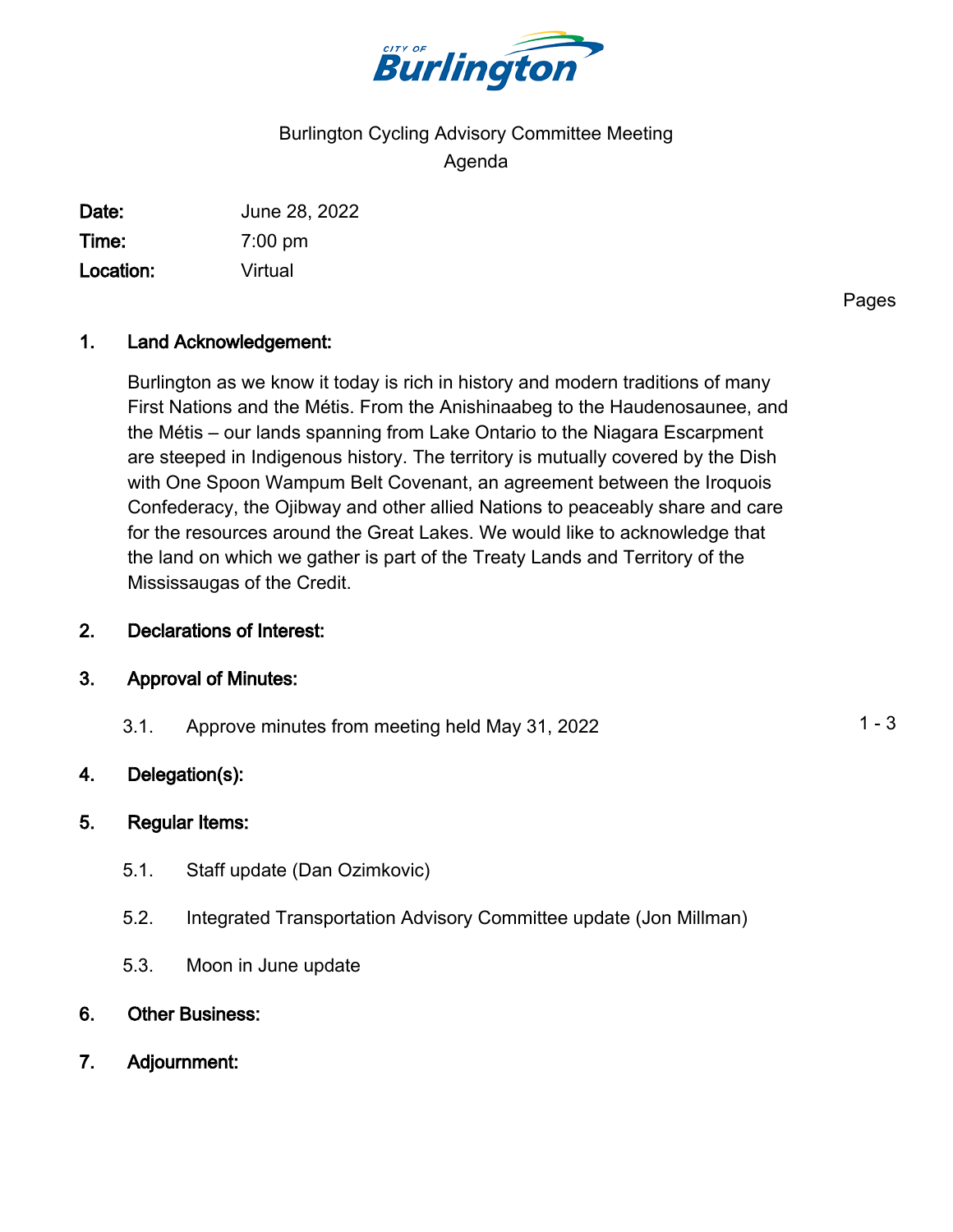

## **Burlington Cycling Advisory Committee Meeting**

### **Minutes**

Date: Time: Location: May 31, 2022 7:00 pm Virtual

#### **1. Members Present:**

Chris Scotland (Chair), Claudia Segatore, Pat Binnie, Laura Fowlie, Katherine Dobson, Tracey Almeida, Rob Todd, James Dekens

#### **2. Member Regrets:**

Jon Millman, Brett Moore, Vicki Trottier, Greg Pace, Mo Sayed, Nancy Gray, Councillor Kelvin Galbraith

#### **3. Others Present:**

Dan Ozimkovic (Transportation Planning Technologist), Georgie Gartside (Clerk)

### **4. Land Acknowledgement:**

The Chair read the city's land acknowledgement.

#### **5. Declarations of Interest:**

None

### **6. Approval of Minutes:**

6.1 Approve minutes from meeting held April 26, 2022

Moved by K. Dobson:

Approve the April 26, 2022 Cycling Advisory Committee minutes as presented. **CARRIED**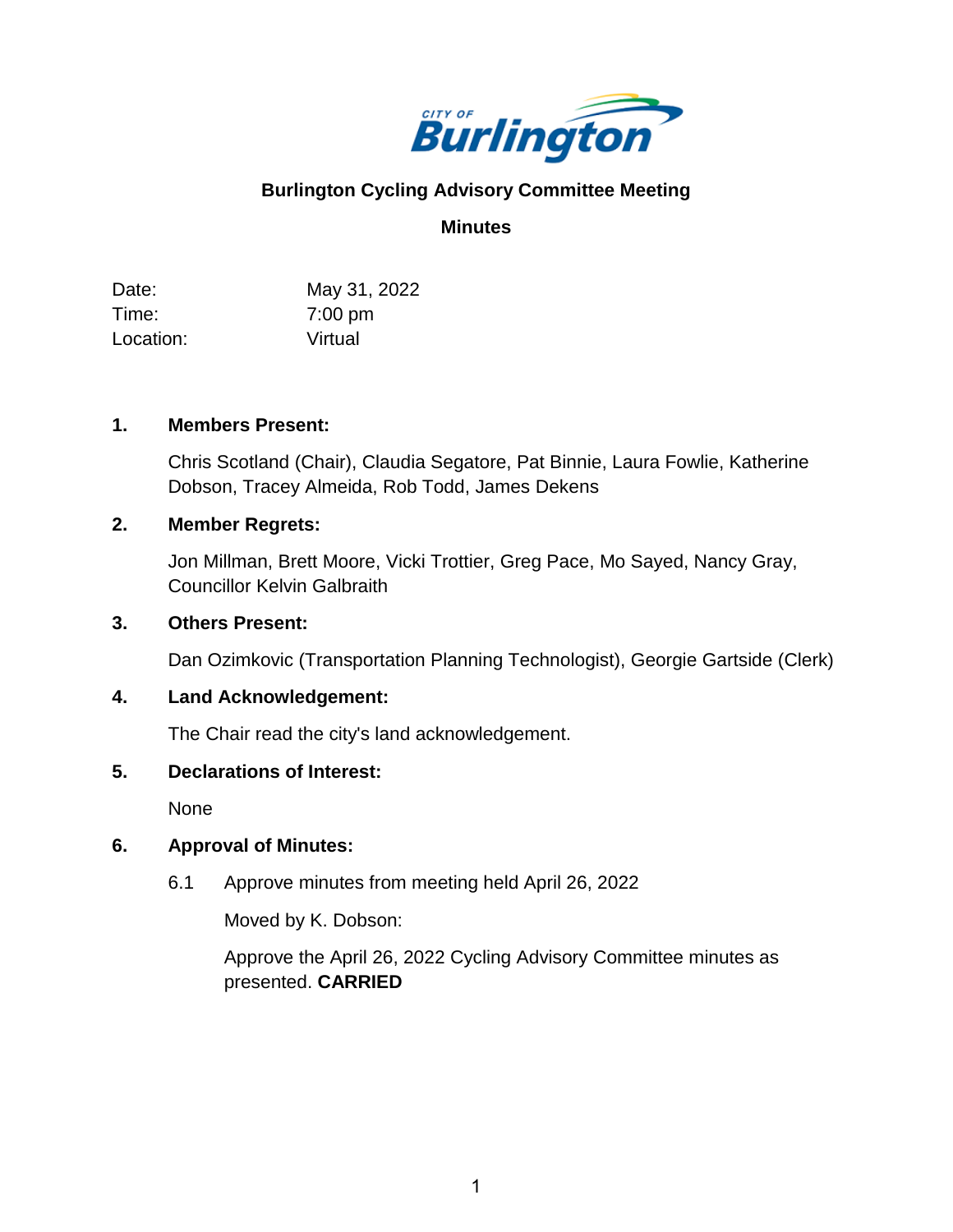### **7. Delegation(s):**

7.1 Laura Fowlie, Safe Streets Halton

Laura provided a presentation sharing information about Safe Streets Halton and making a request to join the Cycling Advisory Committee's table at Moon in June on June 4, 2022.

#### **Motion moved by J. Dekens:**

Approve Safe Streets Halton sharing a table with the Cycling Advisory Committee at the Moon in June road race on June 4, 2022. **CARRIED**

#### **8. Regular Items:**

8.1 Staff update

Dan provided the following updates:

- Bike Month official kick off was May 30th for the month of June.
- bike rack giveaway contest 25 bike racks will be given away and interested organizations just need to email Dan to enter.
- cycling giveaways have been provided to the six public libraries and Tourism Burlington for distribution to residents during Bike Month.
- school boards will be provided with giveaways for students in support of Bike to School Week.
- free webinars have been scheduled throughout the month of June.
- bike repair stations are now repaired.
- top two locations suggested by the Cycling Committee will get a bike repair station. Five more stations have been ordered.
- a bike repair station has been added to the Elgin Promenade, which is an extension of the Centennial Multi-Use Path from Martha to Brant Street. The interactive map will be updated to include this additional location.
- Plains Road protected cycling facilities on schedule to be constructed by the end of the year.
- Prospect Street protected cycling facilities will be constructed on the full length from the west end of Graham's Lane to Cumberland Avenue.